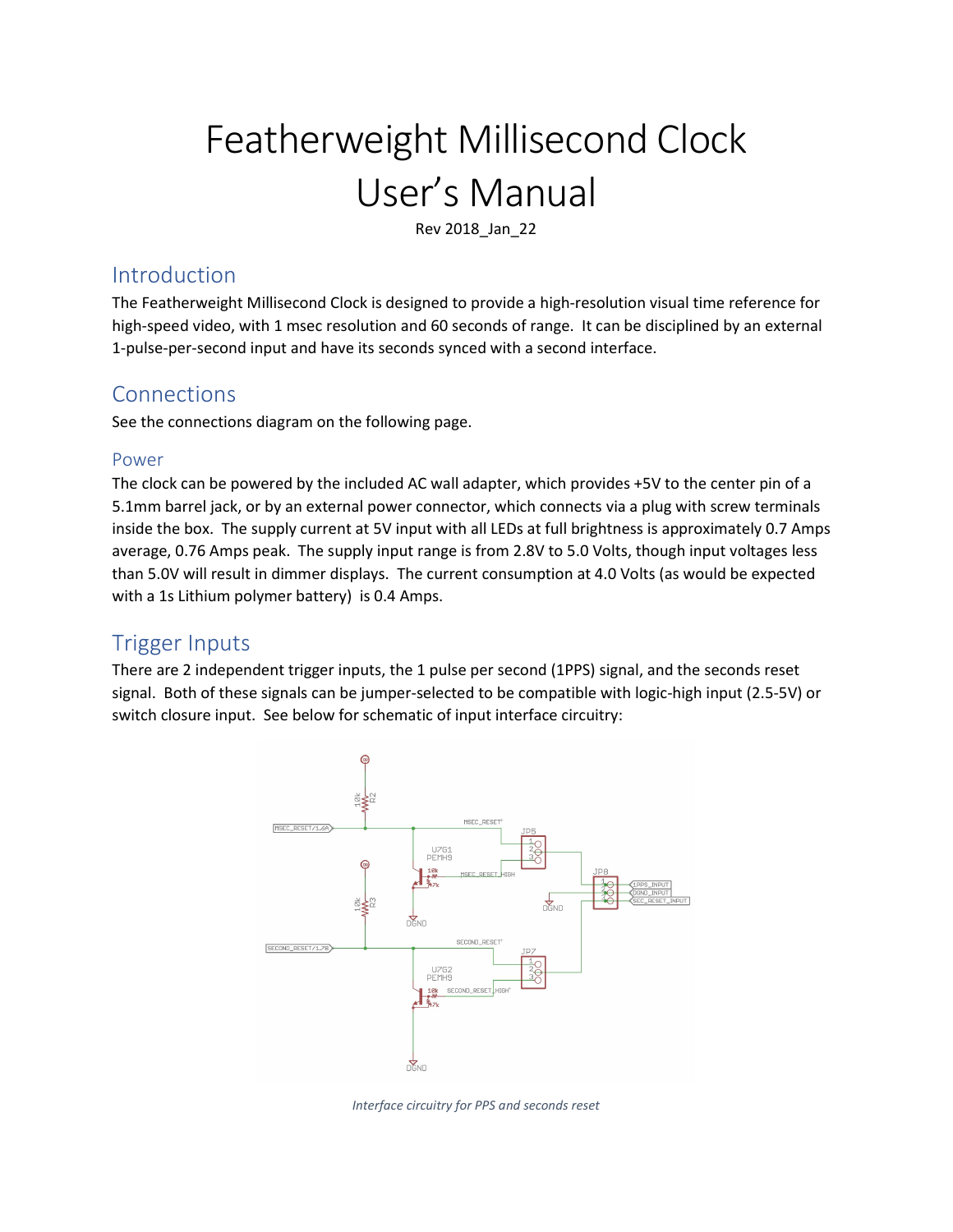

Inside of clock and interface connection locations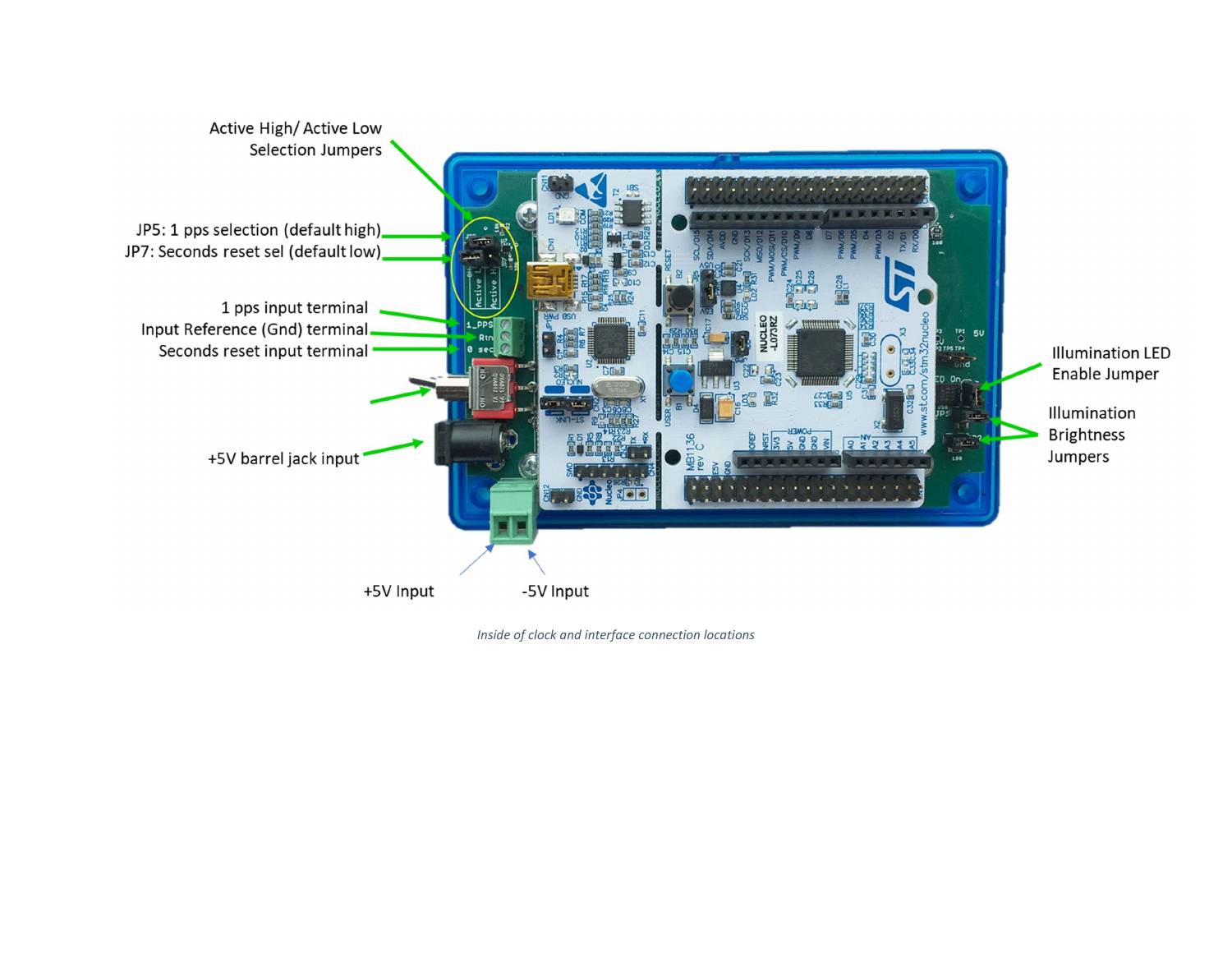# Startup Modes

#### Automatic startup

With the second reset input line shorted to input return and the input jumpers configured for active low (default), the clock automatically starts counting at power-up and the LEDs are enabled. The clock ships in this configuration to provide a simple check-out capability. A delay of a few seconds after power is applied before the clock starts running is normal behavior.

#### Triggered startup

With the input lines open or inactive, the clock powers up into a standby mode. As shown below, only the decimal points are illuminated:



Clock in standby state

The clock starts counting as soon as either the PPS signal or the seconds reset signal becomes active. This allows the clock to by synced to an external source from the beginning of any display, or to be used as a triggered millisecond timer.